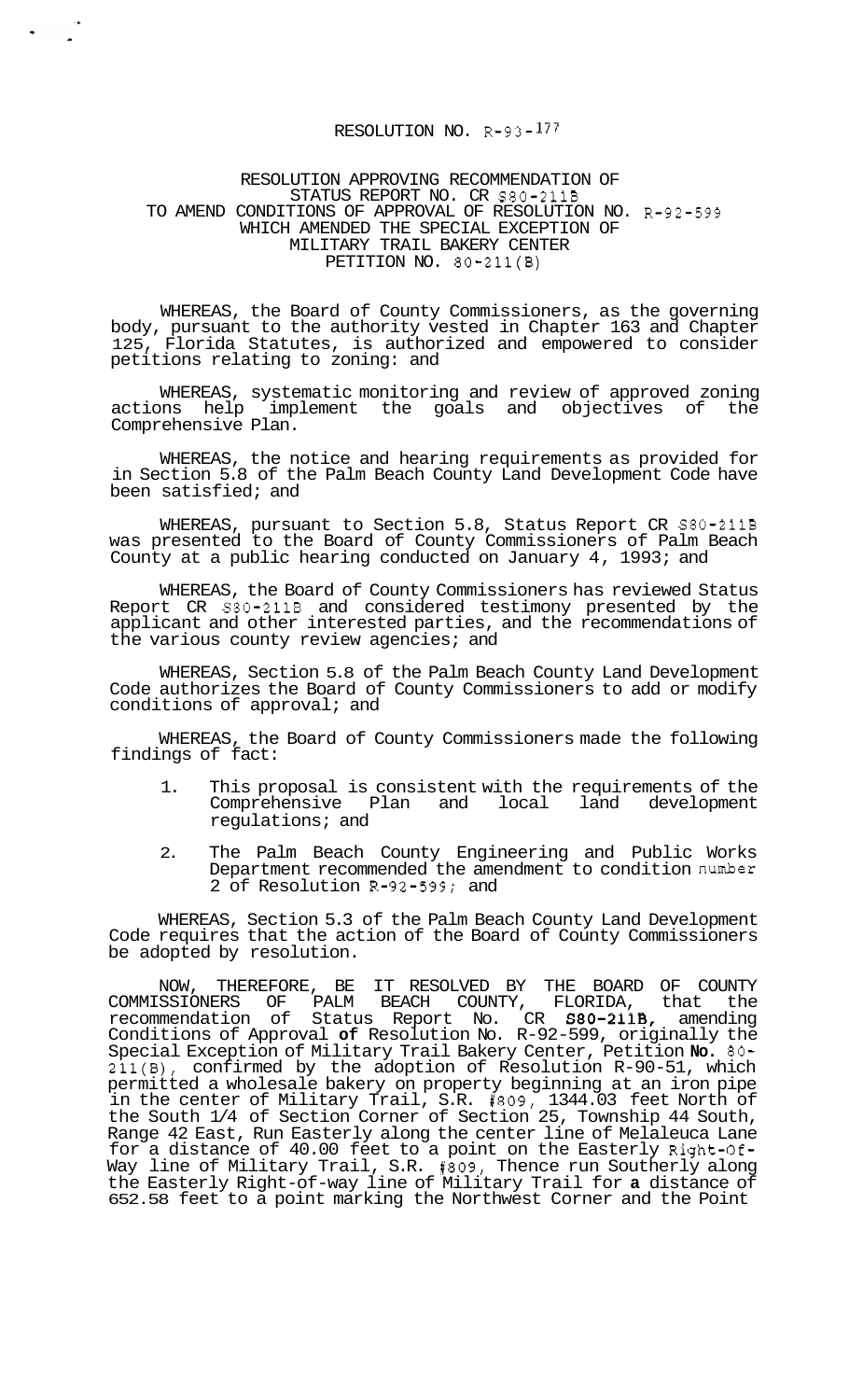of Beginning of the parcel described herein, thence continue Southerly along the said Easterly Right-of-way line of Military Trail for a distance of **192.00** feet to a point marking the Southwest corner of this parcel: thence run Easterly along a line parallel to the center line of Melaleuca Lane for a distance of **292.923** feet to a point in the East Boundary line of the West **1/4**  of the Southwest **1/4** of the Southeast **1/4** of Section **25** which point marks the Southeast corner of this parcel: thence run Northerly along the said East boundary line **of** the West **1/4** of the Southwest **1/4** of the Southeast **1/4** of Section **25** for a distance of **192.00**  feet to a point marking the Northeast corner of the parcel; thence run Westerly along a line parallel to the center line of Melaleuca Lane for a distance **of 292.93** feet to the point of Beginning at the Northwest corner of this parcel. Less and except the following parcel: Beginning at an iron pipe in the center of Military Trail, S.R. **#809, 1344.03** feet North of the South **1/4 of** Section Corner of said Section **25,** run Easterly along the center line of Melaleuca Lane for a distance of **40.00** feet to a point on the Easterly Right- Of-Way Line of Military Trail, S.R. **#809:** thence run Southerly along the Easterly Right-of-way line of Military Trail for a distance of **652.58** feet to a point marking the Northwest Corner and the Point of Beginning of the parcel described herein, thence continue Southerly along the Easterly Right-of-way line of Military Trail for a distance of **192.00** feet to a point marking the Southwest corner of this parcel: thence run Easterly along a line parallel to the center line of Melaleuca Lane for a distance of **13.00** feet to a point: thence run Northerly parallel with said Easterly Right-of-way line, a distance **of 192.00** feet to a point marking the Northeast corner of the parcel; thence run Westerly along a line parallel to the center line of Melaleuca Lane for a distance of **13.00** feet to the Point of Beginning at the Northwest corner of this parcel, being located on the east side of Military Trail (S.R. **#809)** approximately **0.2** of a mile south of Melaleuca Lane in a CG-General Commercial Zoning District, is approved, subject to the following conditions:

 $\Delta$ 

- **1.** The petitioner shall comply with all previous conditions of approval unless expressly modified herein.
- **2.** Condition number **2 of** Resolution **R-92-599** which currently states:

Prior to site plan certification or prior to September **1, 1992,** whichever shall first occur, the property owner shall fund the construction **of** a left turn lane north approach on Military Trail at the project's entrance road. This petitioner shall be responsible for any change orders associated with this construction by Palm Beach County. Prior to certification, the site plan shall be revised accordingly.

**Is** hereby amended to state:

Prior to Development Review Committee approval for this site, the property owner shall reimburse Palm Beach County for the Cost of the construction of